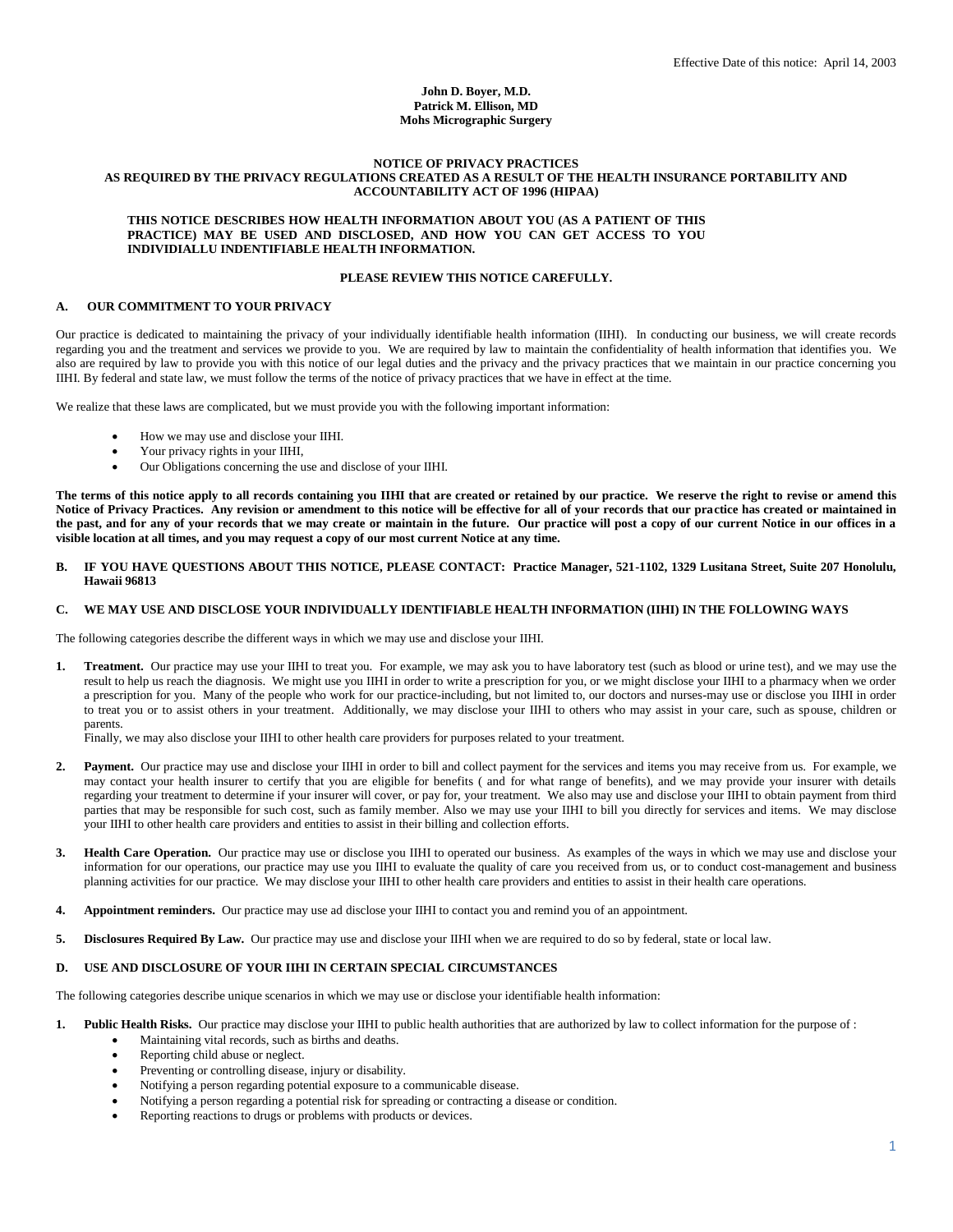- Notifying individuals if a product or device they may be using has been recalled.
- Notifying appropriate government agency(ies) and authority(ies) regarding the potential abuse or neglect of an adult patient (including domestic violence); however, we will only disclose this information if the patient agrees or we required or authorized by law to disclose this information
- Notifying your employer under limited circumstances related primarily to workplace injury or illness or medical surveillance.
- 2. Health Oversight Activities. Our practice may disclose your IIHI to a health oversight agency for activities authorized by law. Oversight activities can include, for example, investigation, inspections, audits, surveys, licensure and disciplinary actions. Civil, administrative and criminal procedures or actions; or other activities necessary for the government to monitor government programs, compliance with civil right laws and the health care system in general.
- **3. Lawsuits and Similar Proceedings.** Our practice may use and disclose your IIHI in response to a court or administrative order, if you are involved in a lawsuit or similar proceeding. We also may disclose your IIHI in response to a discovery request, subpoena, or other lawful process by another party involved in the dispute, but only if we have made an effort to inform you of the request or to obtain an order protecting the information the party has requested.

Effective Date of this Notice: April 14, 2013

- **4. Law Enforcement.** We may release IIHI if ask to do so by a law enforcement official:
	- Regarding a crime victim in certain situations, if we are unable to obtain the person's agreement.
	- Concerning a death we believe has resulted from criminal conduct.
	- Regarding criminal conduct at our offices.
	- In response to a warrant, summons, court order, subpoena or similar legal process.
	- To identify/locate a suspect, material witness, fugitive or missing person.
	- In an emergency, to report a crime (including the location or victim(s) of the crime, or the description, identify or location of the perpetrator)
- 5. Serious Threats to Health or Safety. Our practice may use and disclose your IIHI when necessary to reduce or prevent a serious threat to your health and safety or the health and safety of another individual or the public. Under these circumstances, we will only make disclosures to a person or organization able to help prevent the threat.
- **6. Military.** Our practice may disclose your IIHI if you are a member of U.S. or foreign military forces (including veterans) and of required by the appropriate authorities.
- **7. National Security.** Our practice may disclose your IIHI to federal officials for intelligence and national security activities authorized by law. We also may disclose your IIHI to federal officials in order to protect the President, other officials or foreign heads of state, or to conduct investigation.
- **8. Inmates.** Our practice may disclose your IIHI to correctional institutes or law enforcement officials if you are an inmate or under the custody of a law enforcement official. Disclosure for these purposes would be necessary: (a) for the institute to provide health care services to you. (b) for the safety and security of the institute, and/or (c) to protect your health and safety of other individuals.
- **9. Workers' Compensation.** Our practice may release your IIHI for workers' compensation and similar programs.

#### **E. YOUR RIGHTS REGARDING YOUR IIHI**

You have the following rights regarding the IIHI that we maintain about you:

- **1. Confidential Communications.** You have the right to request that our practice communicate with you about your health and related issues in a particular manner or at a certain location. For instance, you may ask that we contact you at home, rather than work. In order to request a type id confidential communication, you must make a written request to Practice Manager, 521-1102, 1329 Lusitana Street, Suite 207, Honolulu, HI 96813 specifying the requested method of contact, or the location where you wish to be contacted. Our practice will accommodate reasonable request. You do not need to give a reason for your request.
- **2. Requesting Restrictions.** You have the right to request a restriction in our use or disclosure of your IIHI for treatment, payment or health care operations. Additionally, you have the right to request that we restrict our disclosure of your IIHI to only certain individuals involved in your care or the payment for your care, such as family member, and friends. **We are not required to agree to your request;** however, if we do agree, we are bound by our agreement except when otherwise required by law, in emergencies, or when the information is necessary to treat you. In order to request a restriction in our use or disclose of your IIHI, you must make request in writing to Practice Manager, 521-1102, 1329 Lusitana Street, Suite 207 Honolulu, HI 96813. Your request must describe in a clear and concise fashion:
	- **a.** The information you wish restricted;<br>**h.** Whether you are requesting to limit of
	- Whether you are requesting to limit our practice's use, disclose or both; and
	- **c.** To whom you want the limits to apply.
- **3. Inspection and Copies.** You have the right to inspect and obtain a copy of the IIHI that may be used to make decisions about you, including patient medical records and billing records, but not including psychotherapy notes. You must submit your request in writing to Practice Manager, 521-1102, 1329 Lusitana Street, Suite 207, Honolulu, HI 96813 in order to inspect and/or obtain a copy of IIHI. Our practice may charge a fee for the cost of copying, mailing, labor and supplies associated with your request. Our practice may deny your request to inspect and/or copy in certain limited circumstances; however, you may request a review of our denial. Another licensed health care professional chosen by us will conduct reviews.
- **4. Amendment.** You may ask us to amend your health information if you believe it is incorrect or incomplete, and you may request an amendment for as long as the information is kept by or for our practice. To request an amendment, your request must be made in writing submitted to Practice Manager, 521-1102, 1329 Lusitana Street, Suite 207, Honolulu, HI 96813. You must provide us with a reason that support your request of amendment. Our practice will deny your request if your fail to submit your request (and the reason supporting your request.) in writing. Also, we may deny your request if you ask to amend information that is in our opinion: (a) accurate and complete (b) not part of the IIHI kept by or for the practice. (c) not part of IIHI which you would be permitted to inspect and copy; or (d) not created by our practice, unless the individual or entity that created the information is not available to amend the information.
- 5. Accounting of Disclosure. All of our patients have the right to request an "accounting of disclosure." An "accounting disclosures" is a list of certain non-routine disclosures our practice has made of your IIHI for non-treatment, non-payment or non-operations purposes. Use of your IIHI as part of the routine patient care in